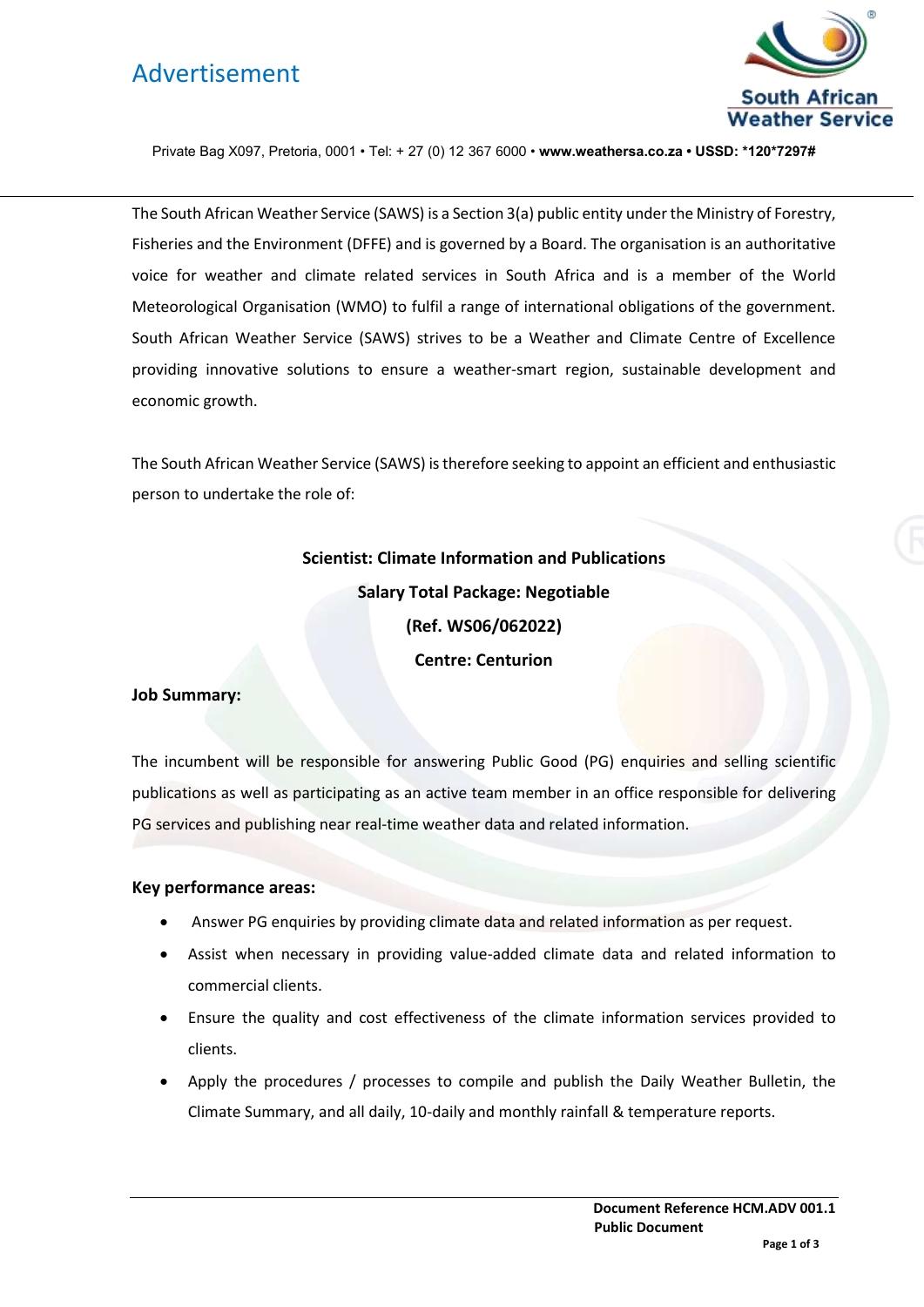## Advertisement



Private Bag X097, Pretoria, 0001 • Tel: + 27 (0) 12 367 6000 • **www.weathersa.co.za • USSD: \*120\*7297#**

- Assist in answering the PG enquiries and requests from the public on climate data and other related information.
- Assist in maintaining the documentation of processes and procedures within Climate Information for inclusion and use within the Quality Management System.
- Continue self-development and keep current with new developments in the field of Meteorology and Climatology, including but not limited to publishing weather- and climaterelated articles.

### **Minimum Requirements and Attributes:**

- An appropriate 4-year degree in Atmospheric Sciences or Meteorology (or an equivalent or higher qualification).
- Knowledge of statistics, GIS (preferably ArcGIS 10) and basic report-writing (Crystal Reports, Access or other) will be an added advantage and strong recommendation.
- Excellent written and verbal communication skills.
- Good customer relations.
- Ability to pay attention to detail.
- Ability to cope with several projects at any one time.

### **Please Note:**

**Enquiries for the above-mentioned positions must be directed to: Ms Thembisa Bixa, at Tel. (012) 367 6208.** 

**Register as user on our website using this link:<https://www.weathersa.co.za/home/vacancies> to apply for the above position and upload your (Comprehensive CV with certified copies of qualifications).** 

### **No CVs from recruitment agencies will be considered**

Correspondence will be limited to short listed candidates only. Candidates who have not been contacted within 14 days after the closing date of this advertisement, please accept that your